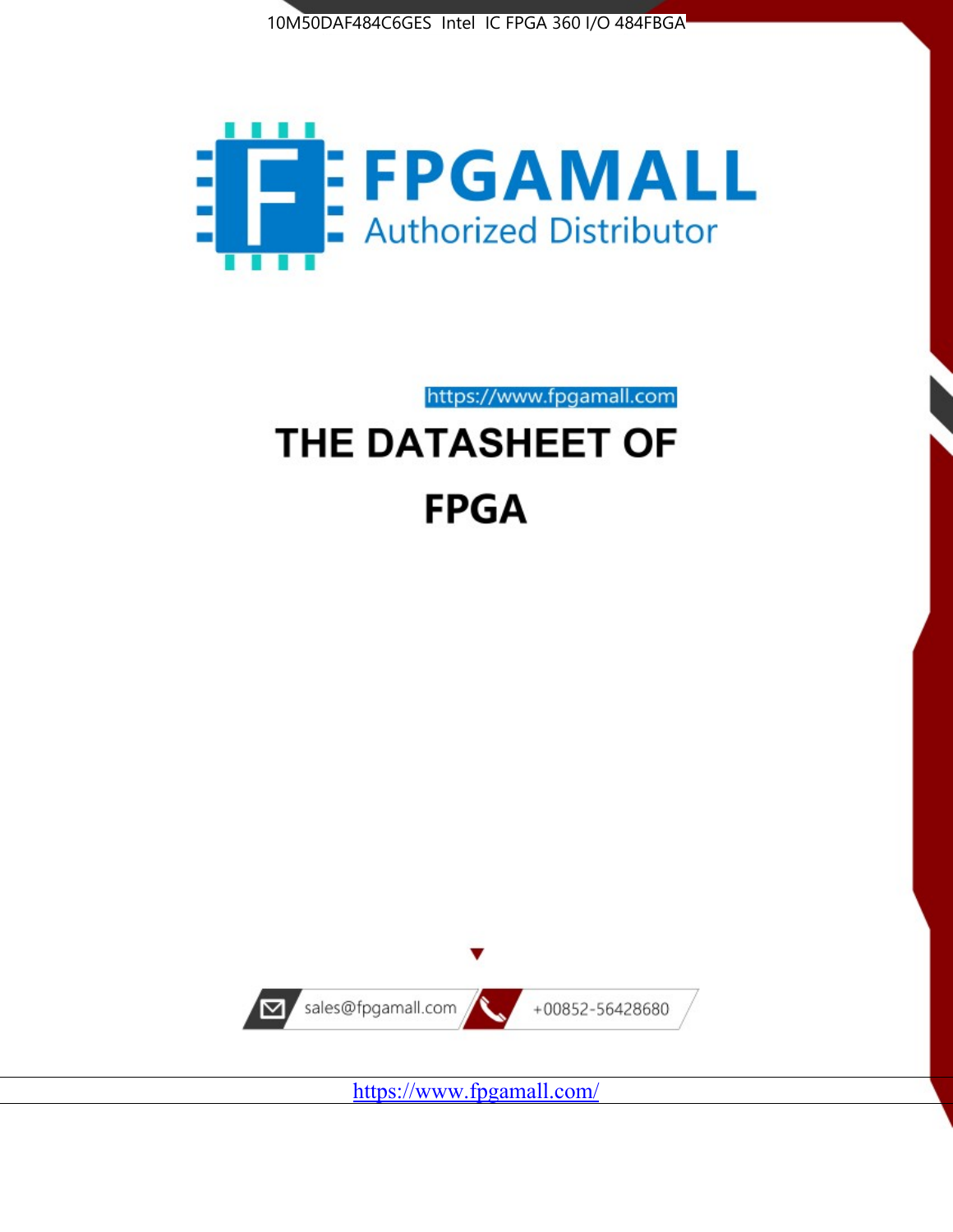

# **Intel® MAX® 10 FPGA Device Overview**



**M10-OVERVIEW | 2017.12.15** Latest document on the web: **[PDF](https://www.altera.com/en_US/pdfs/literature/hb/max-10/m10_overview.pdf)** | **[HTML](https://www.altera.com/documentation/myt1396938463674.html)**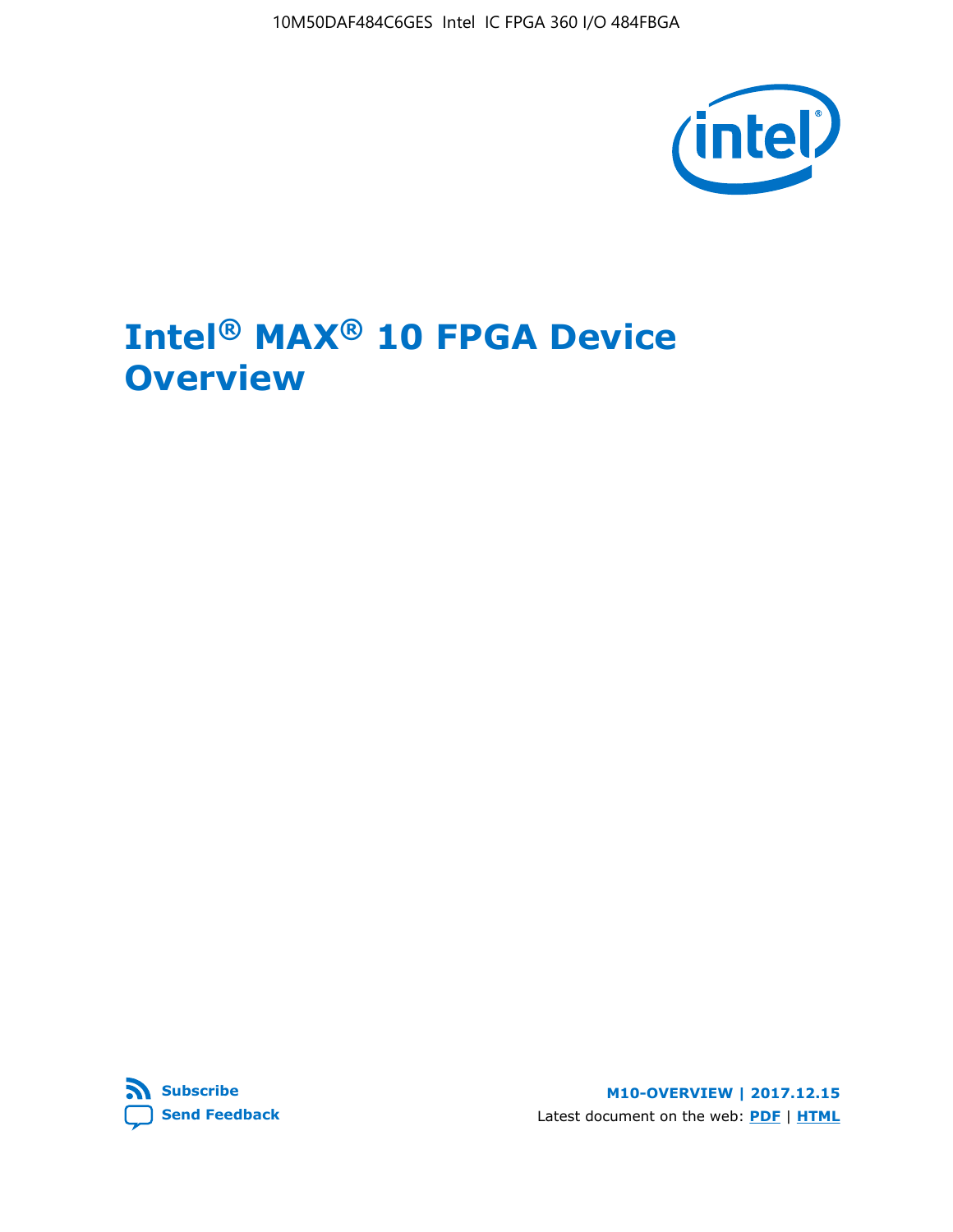

*Contents*

# **Contents**

| Intel® MAX® 10 FPGA Device Overview……………………………………………………………………………3  |  |
|--------------------------------------------------------------------|--|
|                                                                    |  |
|                                                                    |  |
|                                                                    |  |
|                                                                    |  |
|                                                                    |  |
|                                                                    |  |
|                                                                    |  |
|                                                                    |  |
|                                                                    |  |
|                                                                    |  |
|                                                                    |  |
|                                                                    |  |
|                                                                    |  |
|                                                                    |  |
|                                                                    |  |
|                                                                    |  |
|                                                                    |  |
|                                                                    |  |
|                                                                    |  |
| Document Revision History for Intel MAX 10 FPGA Device Overview 13 |  |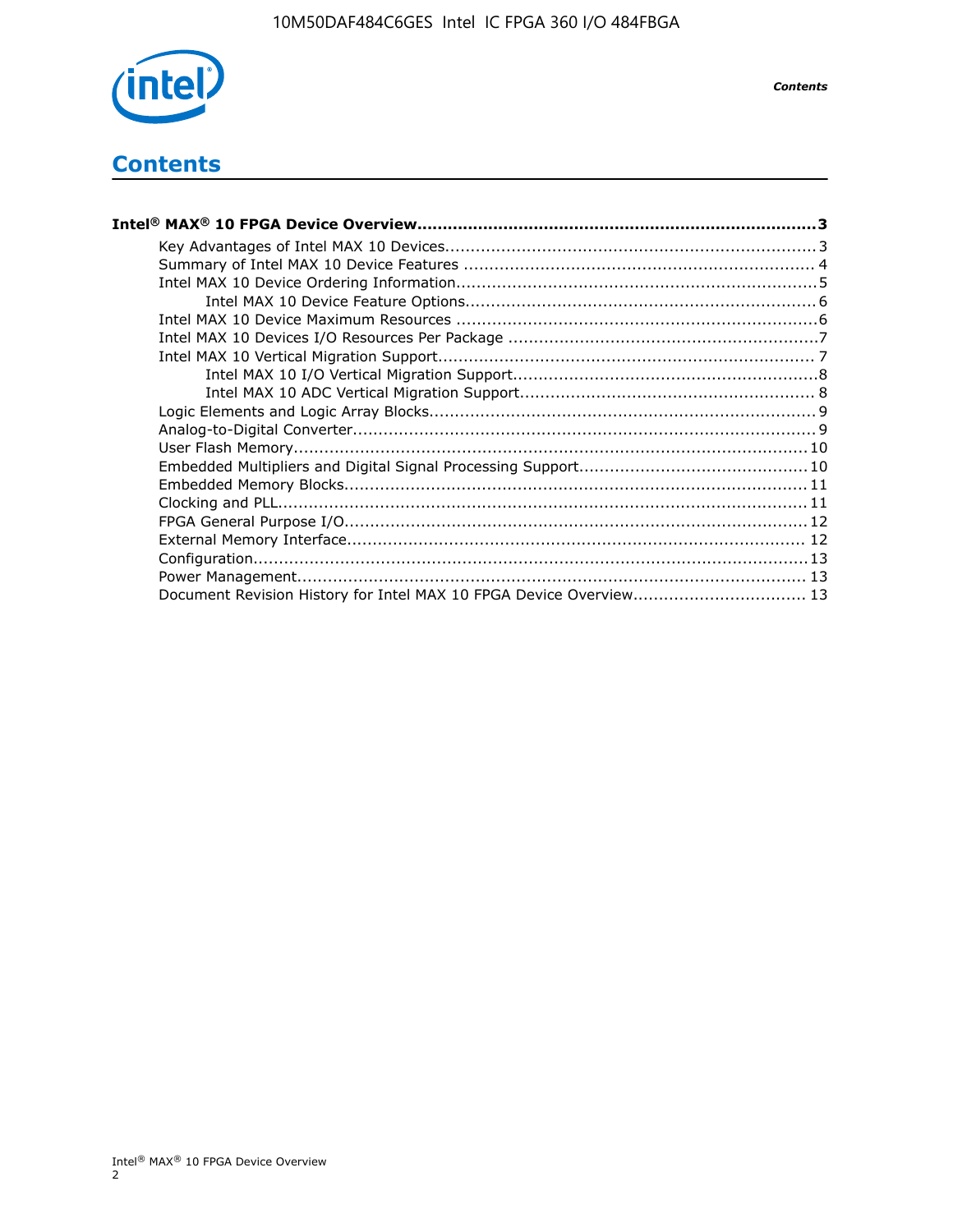

# **Intel® MAX® 10 FPGA Device Overview**

Intel<sup>®</sup> MAX<sup>®</sup> 10 devices are single-chip, non-volatile low-cost programmable logic devices (PLDs) to integrate the optimal set of system components.

The highlights of the Intel MAX 10 devices include:

- Internally stored dual configuration flash
- User flash memory
- Instant on support
- Integrated analog-to-digital converters (ADCs)
- Single-chip Nios II soft core processor support

Intel MAX 10 devices are the ideal solution for system management, I/O expansion, communication control planes, industrial, automotive, and consumer applications.

#### **Related Links**

[Intel MAX 10 FPGA Device Datasheet](https://www.altera.com/documentation/mcn1397700832153.html#mcn1397643748870)

## **Key Advantages of Intel MAX 10 Devices**

## **Table 1. Key Advantages of Intel MAX 10 Devices**

| <b>Advantage</b>               | <b>Supporting Feature</b>                                                                                                                                                                                  |
|--------------------------------|------------------------------------------------------------------------------------------------------------------------------------------------------------------------------------------------------------|
| Simple and fast configuration  | Secure on-die flash memory enables device configuration in less than 10 ms                                                                                                                                 |
| Flexibility and integration    | Single device integrating PLD logic, RAM, flash memory, digital signal<br>processing (DSP), ADC, phase-locked loop (PLL), and I/Os<br>Small packages available from 3 mm $\times$ 3 mm                     |
| Low power                      | Sleep mode—significant standby power reduction and resumption in less than<br>$1 \text{ ms}$<br>Longer battery life-resumption from full power-off in less than 10 ms                                      |
| 20-year-estimated life cycle   | Built on TSMC's 55 nm embedded flash process technology                                                                                                                                                    |
| High productivity design tools | Intel Quartus <sup>®</sup> Prime Lite edition (no cost license)<br>Platform Designer (Standard) system integration tool<br>DSP Builder for Intel FPGAs<br>Nios <sup>®</sup> II Embedded Design Suite (EDS) |

Intel Corporation. All rights reserved. Intel, the Intel logo, Altera, Arria, Cyclone, Enpirion, MAX, Nios, Quartus and Stratix words and logos are trademarks of Intel Corporation or its subsidiaries in the U.S. and/or other countries. Intel warrants performance of its FPGA and semiconductor products to current specifications in accordance with Intel's standard warranty, but reserves the right to make changes to any products and services at any time without notice. Intel assumes no responsibility or liability arising out of the application or use of any information, product, or service described herein except as expressly agreed to in writing by Intel. Intel customers are advised to obtain the latest version of device specifications before relying on any published information and before placing orders for products or services. \*Other names and brands may be claimed as the property of others.

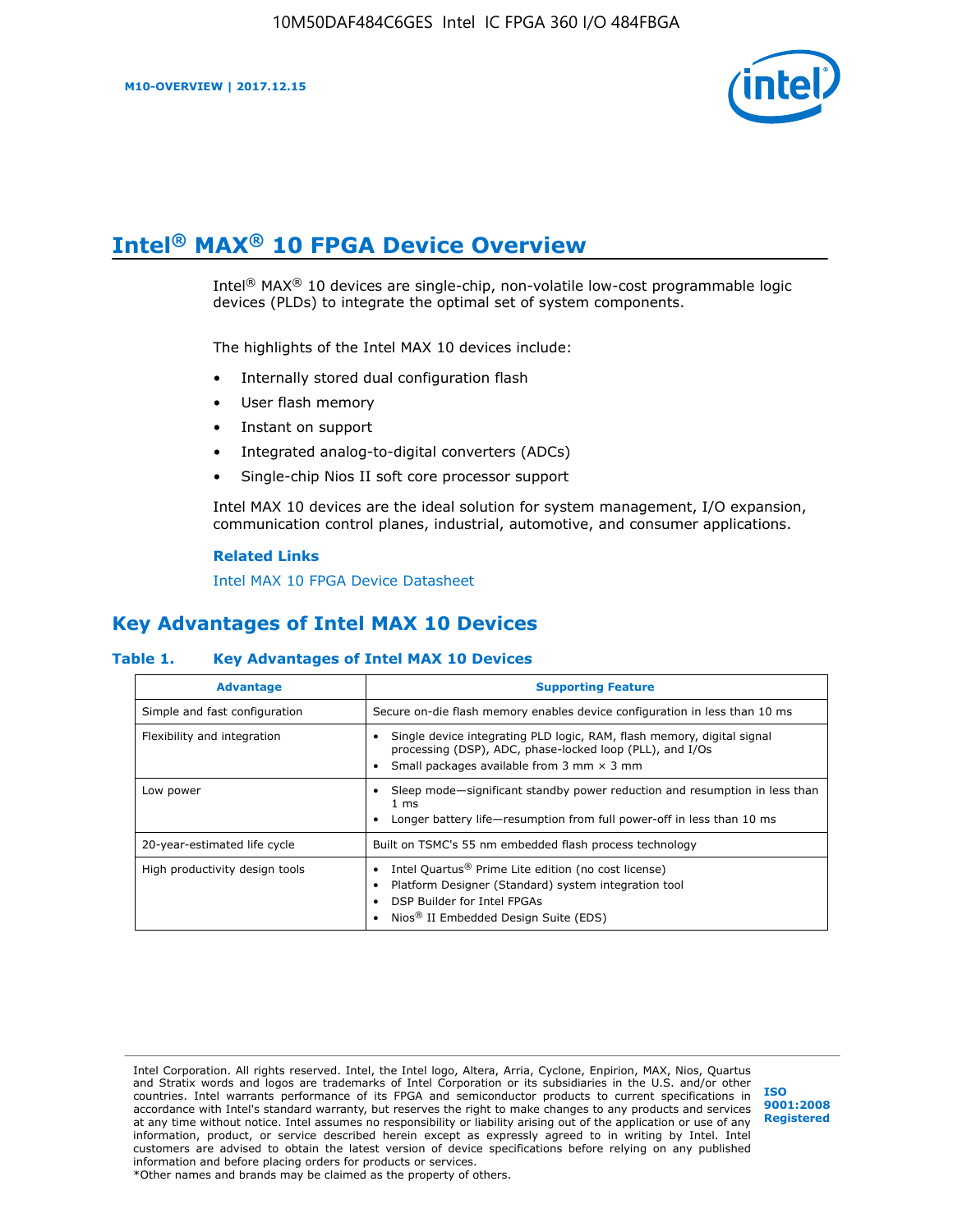

# **Summary of Intel MAX 10 Device Features**

## **Table 2. Summary of Features for Intel MAX 10 Devices**

| <b>Feature</b>                       | <b>Description</b>                                                                                                                                                                                                                                                                                         |
|--------------------------------------|------------------------------------------------------------------------------------------------------------------------------------------------------------------------------------------------------------------------------------------------------------------------------------------------------------|
| Technology                           | 55 nm TSMC Embedded Flash (Flash + SRAM) process technology                                                                                                                                                                                                                                                |
| Packaging                            | Low cost, small form factor packages-support multiple packaging<br>technologies and pin pitches<br>Multiple device densities with compatible package footprints for seamless<br>migration between different device densities<br>RoHS6-compliant                                                            |
| Core architecture                    | 4-input look-up table (LUT) and single register logic element (LE)<br>$\bullet$<br>LEs arranged in logic array block (LAB)<br>$\bullet$<br>Embedded RAM and user flash memory<br>$\bullet$<br>Clocks and PLLs<br>$\bullet$<br>Embedded multiplier blocks<br>$\bullet$<br>General purpose I/Os<br>$\bullet$ |
| Internal memory blocks               | M9K-9 kilobits (Kb) memory blocks<br>$\bullet$<br>Cascadable blocks to create RAM, dual port, and FIFO functions<br>$\bullet$                                                                                                                                                                              |
| User flash memory (UFM)              | User accessible non-volatile storage<br>$\bullet$<br>High speed operating frequency<br>$\bullet$<br>Large memory size<br>High data retention<br>$\bullet$<br>Multiple interface option                                                                                                                     |
| Embedded multiplier blocks           | One $18 \times 18$ or two 9 $\times$ 9 multiplier modes<br>$\bullet$<br>Cascadable blocks enabling creation of filters, arithmetic functions, and image<br>processing pipelines                                                                                                                            |
| <b>ADC</b>                           | 12-bit successive approximation register (SAR) type<br>$\bullet$<br>Up to 17 analog inputs<br>$\bullet$<br>Cumulative speed up to 1 million samples per second (MSPS)<br>Integrated temperature sensing capability<br>$\bullet$                                                                            |
| Clock networks                       | Global clocks support<br>$\bullet$<br>High speed frequency in clock network                                                                                                                                                                                                                                |
| Internal oscillator                  | Built-in internal ring oscillator                                                                                                                                                                                                                                                                          |
| PLLs                                 | • Analog-based<br>Low jitter<br>$\bullet$<br>High precision clock synthesis<br>$\bullet$<br>Clock delay compensation<br>$\bullet$<br>Zero delay buffering<br>$\bullet$<br>Multiple output taps<br>$\bullet$                                                                                                |
| General-purpose I/Os (GPIOs)         | • Multiple I/O standards support<br>On-chip termination (OCT)<br>$\bullet$<br>Up to 830 megabits per second (Mbps) LVDS receiver, 800 Mbps LVDS<br>transmitter                                                                                                                                             |
| External memory interface (EMIF) (1) | Supports up to 600 Mbps external memory interfaces:<br>continued                                                                                                                                                                                                                                           |

<sup>(1)</sup> EMIF is only supported in selected Intel MAX 10 device density and package combinations. Refer to the *External Memory Interface User Guide* for more information.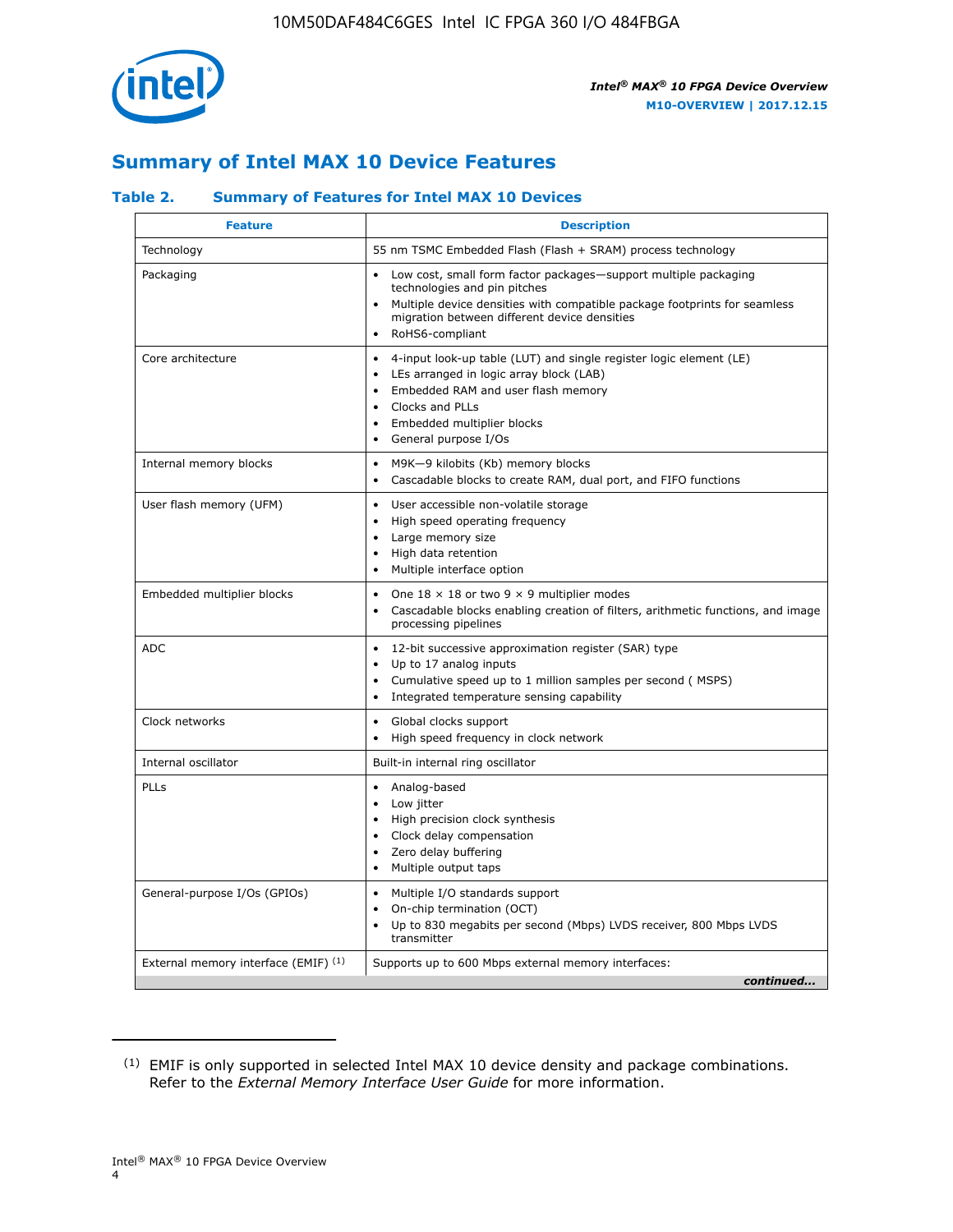

| <b>Feature</b>                | <b>Description</b>                                                                                                                                                                                                                                                                                                                                                                                                                               |  |  |  |
|-------------------------------|--------------------------------------------------------------------------------------------------------------------------------------------------------------------------------------------------------------------------------------------------------------------------------------------------------------------------------------------------------------------------------------------------------------------------------------------------|--|--|--|
|                               | DDR3, DDR3L, DDR2, LPDDR2 (on 10M16, 10M25, 10M40, and 10M50.)<br>SRAM (Hardware support only)<br><i>Note:</i> For 600 Mbps performance, -6 device speed grade is required.<br>Performance varies according to device grade (commercial, industrial, or<br>automotive) and device speed grade $(-6 \text{ or } -7)$ . Refer to the <i>Intel MAX</i><br>10 FPGA Device Datasheet or External Memory Interface Spec Estimator<br>for more details. |  |  |  |
| Configuration                 | Internal configuration<br>JTAG<br>٠<br>Advanced Encryption Standard (AES) 128-bit encryption and compression<br>options<br>Flash memory data retention of 20 years at 85 $^{\circ}$ C                                                                                                                                                                                                                                                            |  |  |  |
| Flexible power supply schemes | Single- and dual-supply device options<br>Dynamically controlled input buffer power down<br>Sleep mode for dynamic power reduction                                                                                                                                                                                                                                                                                                               |  |  |  |

# **Intel MAX 10 Device Ordering Information**

#### **Figure 1. Sample Ordering Code and Available Options for Intel MAX 10 Devices**



*Note:* The –I6 and –A6 speed grades of the Intel MAX 10 FPGA devices are not available by default in the Intel Quartus Prime software. Contact your local Intel sales representatives for support.

#### **Related Links**

#### [Intel FPGA Product Selector](http://www.altera.com/products/selector/psg-selector.html)

Provides the latest information about Intel FPGAs.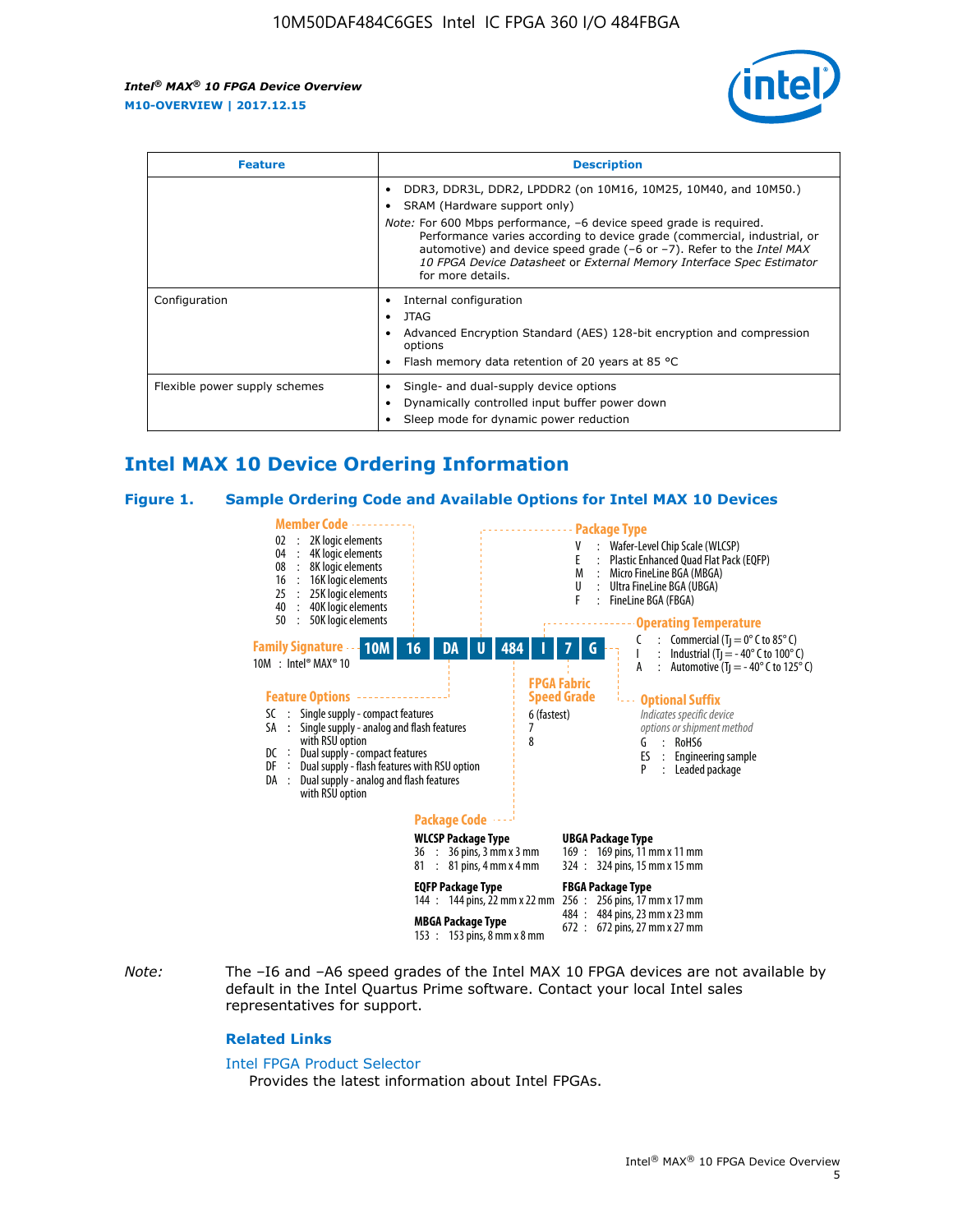

## **Intel MAX 10 Device Feature Options**

## **Table 3. Feature Options for Intel MAX 10 Devices**

| <b>Option</b> | <b>Feature</b>                                                                                                                                                                          |
|---------------|-----------------------------------------------------------------------------------------------------------------------------------------------------------------------------------------|
| Compact       | Devices with core architecture featuring single configuration image with self-configuration capability                                                                                  |
| Flash         | Devices with core architecture featuring:<br>Dual configuration image with self-configuration capability<br>Remote system upgrade capability<br>Memory initialization                   |
| Analog        | Devices with core architecture featuring:<br>Dual configuration image with self-configuration capability<br>Remote system upgrade capability<br>Memory initialization<br>Integrated ADC |

# **Intel MAX 10 Device Maximum Resources**

## **Table 4. Maximum Resource Counts for Intel MAX 10 Devices**

| <b>Resource</b>              |                            | <b>Device</b>  |              |              |                |                |              |                |
|------------------------------|----------------------------|----------------|--------------|--------------|----------------|----------------|--------------|----------------|
|                              |                            | <b>10M02</b>   | <b>10M04</b> | <b>10M08</b> | <b>10M16</b>   | <b>10M25</b>   | <b>10M40</b> | <b>10M50</b>   |
|                              | Logic Elements (LE) (K)    | $\overline{2}$ | 4            | 8            | 16             | 25             | 40           | 50             |
| M9K Memory (Kb)              |                            | 108            | 189          | 378          | 549            | 675            | 1,260        | 1,638          |
|                              | User Flash Memory (Kb) (2) | 96             | 1,248        | 1,376        | 2,368          | 3,200          | 5,888        | 5,888          |
| $18 \times 18$ Multiplier    |                            | 16             | 20           | 24           | 45             | 55             | 125          | 144            |
| <b>PLL</b>                   |                            | 2              | 2            | 2            | $\overline{4}$ | $\overline{4}$ | 4            | $\overline{4}$ |
| GPIO                         |                            | 246            | 246          | 250          | 320            | 360            | 500          | 500            |
| <b>LVDS</b>                  | Dedicated<br>Transmitter   | 15             | 15           | 15           | 22             | 24             | 30           | 30             |
|                              | Emulated<br>Transmitter    | 114            | 114          | 116          | 151            | 171            | 241          | 241            |
|                              | Dedicated Receiver         | 114            | 114          | 116          | 151            | 171            | 241          | 241            |
| Internal Configuration Image |                            | $\mathbf{1}$   | 2            | 2            | $\overline{2}$ | 2              | 2            | $\overline{2}$ |
| <b>ADC</b>                   |                            |                | 1            | 1            | $\mathbf{1}$   | 2              | 2            | 2              |

<sup>(2)</sup> The maximum possible value including user flash memory and configuration flash memory. For more information, refer to [Intel MAX 10 User Flash Memory User Guide](https://www.altera.com/documentation/vgo1395753117436.html#vgo1395811844282).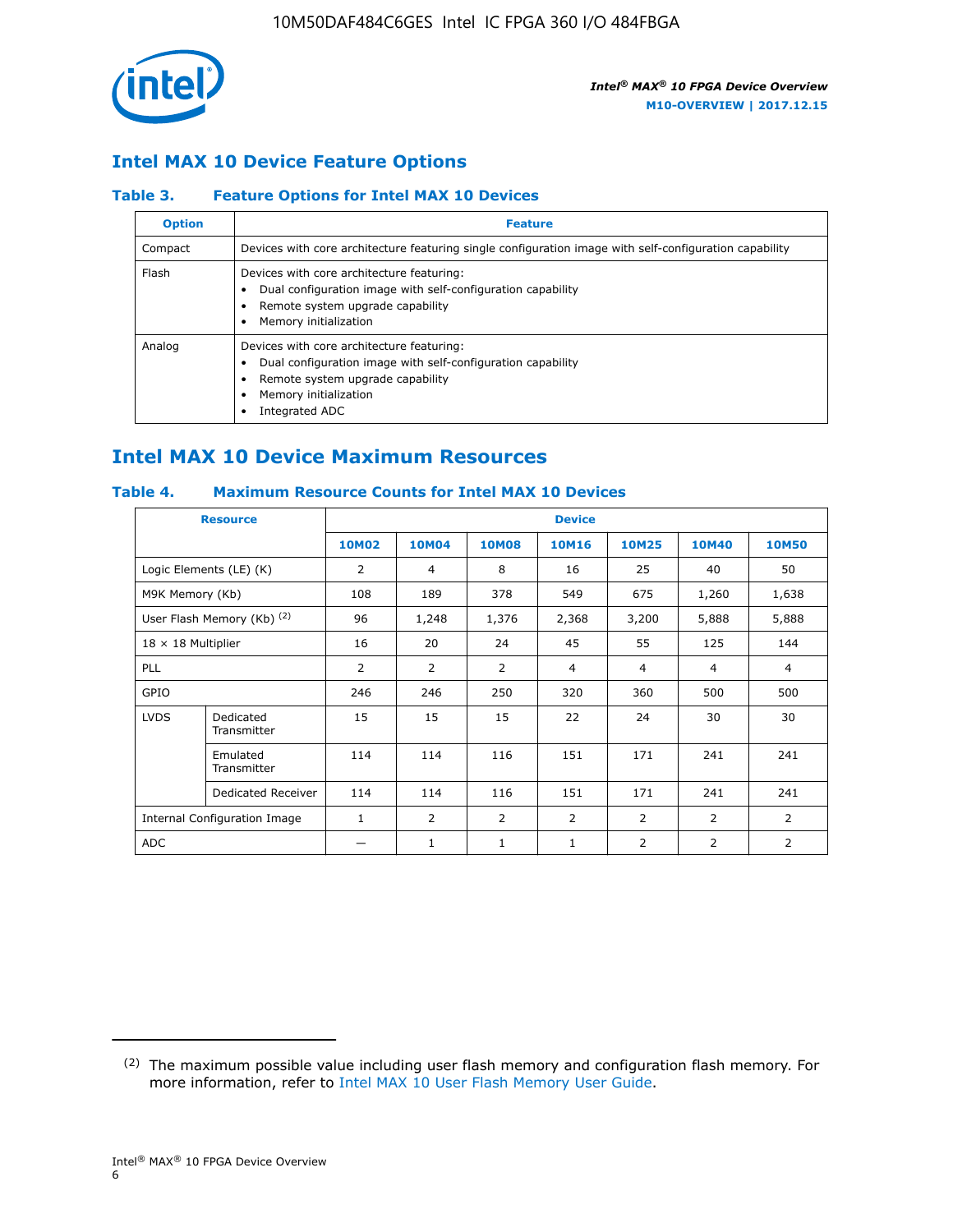

# **Intel MAX 10 Devices I/O Resources Per Package**

## **Table 5. Package Plan for Intel MAX 10 Single Power Supply Devices**

| <b>Device</b> |                   | <b>Package</b>                     |                      |                             |                                      |  |  |  |  |
|---------------|-------------------|------------------------------------|----------------------|-----------------------------|--------------------------------------|--|--|--|--|
|               | <b>Type</b>       | M153<br>153-pin MBGA               | U169<br>169-pin UBGA | <b>U324</b><br>324-pin UBGA | E144<br>144-pin EQFP                 |  |  |  |  |
|               | <b>Size</b>       | $8 \text{ mm} \times 8 \text{ mm}$ | 11 mm $\times$ 11 mm | $15$ mm $\times$ 15 mm      | $22 \text{ mm} \times 22 \text{ mm}$ |  |  |  |  |
|               | <b>Ball Pitch</b> | $0.5$ mm                           | $0.8$ mm             | $0.8$ mm                    | $0.5$ mm                             |  |  |  |  |
| 10M02         |                   | 112                                | 130                  | 246                         | 101                                  |  |  |  |  |
| 10M04         |                   | 112                                | 130                  | 246                         | 101                                  |  |  |  |  |
| 10M08         |                   | 112                                | 130                  | 246                         | 101                                  |  |  |  |  |
| 10M16         |                   |                                    | 130                  | 246                         | 101                                  |  |  |  |  |
| 10M25         |                   |                                    |                      |                             | 101                                  |  |  |  |  |
| 10M40         |                   |                                    |                      |                             | 101                                  |  |  |  |  |
| 10M50         |                   |                                    |                      |                             | 101                                  |  |  |  |  |

## **Table 6. Package Plan for Intel MAX 10 Dual Power Supply Devices**

| <b>Device</b> |                   | <b>Package</b> |                                                 |                                                                    |                         |                           |                             |  |  |
|---------------|-------------------|----------------|-------------------------------------------------|--------------------------------------------------------------------|-------------------------|---------------------------|-----------------------------|--|--|
|               | <b>Type</b>       | <b>V36</b>     | <b>V81</b>                                      | <b>U324</b><br>36-pin WLCSP 81-pin WLCSP 324-pin UBGA 256-pin FBGA | <b>F256</b>             | F484<br>484-pin FBGA      | <b>F672</b><br>672-pin FBGA |  |  |
|               | <b>Size</b>       |                | $3$ mm $\times$ 3 mm $\vert$ 4 mm $\times$ 4 mm | $15$ mm $\times$ 15<br>mm                                          | 17 mm $\times$ 17<br>mm | $23$ mm $\times$ 23<br>mm | $27$ mm $\times$ 27<br>mm   |  |  |
|               | <b>Ball Pitch</b> | $0.4$ mm       | $0.4$ mm                                        | $0.8$ mm                                                           | 1.0 <sub>mm</sub>       | 1.0 <sub>mm</sub>         | 1.0 <sub>mm</sub>           |  |  |
| 10M02         |                   | 27             |                                                 | 160                                                                |                         |                           |                             |  |  |
| 10M04         |                   |                |                                                 | 246                                                                | 178                     |                           |                             |  |  |
| 10M08         |                   |                | 56                                              | 246                                                                | 178                     | 250                       |                             |  |  |
| 10M16         |                   |                |                                                 | 246                                                                | 178                     | 320                       |                             |  |  |
| 10M25         |                   |                |                                                 |                                                                    | 178                     | 360                       |                             |  |  |
| 10M40         |                   |                |                                                 |                                                                    | 178                     | 360                       | 500                         |  |  |
| 10M50         |                   |                |                                                 |                                                                    | 178                     | 360                       | 500                         |  |  |

## **Related Links**

- [Intel MAX 10 General Purpose I/O User Guide](https://www.altera.com/documentation/sam1393999966669.html#sam1394000084476)
- [Intel MAX 10 High-Speed LVDS I/O User Guide](https://www.altera.com/documentation/sam1394433606063.html#sam1394433911642)

# **Intel MAX 10 Vertical Migration Support**

Vertical migration supports the migration of your design to other Intel MAX 10 devices of different densities in the same package with similar I/O and ADC resources.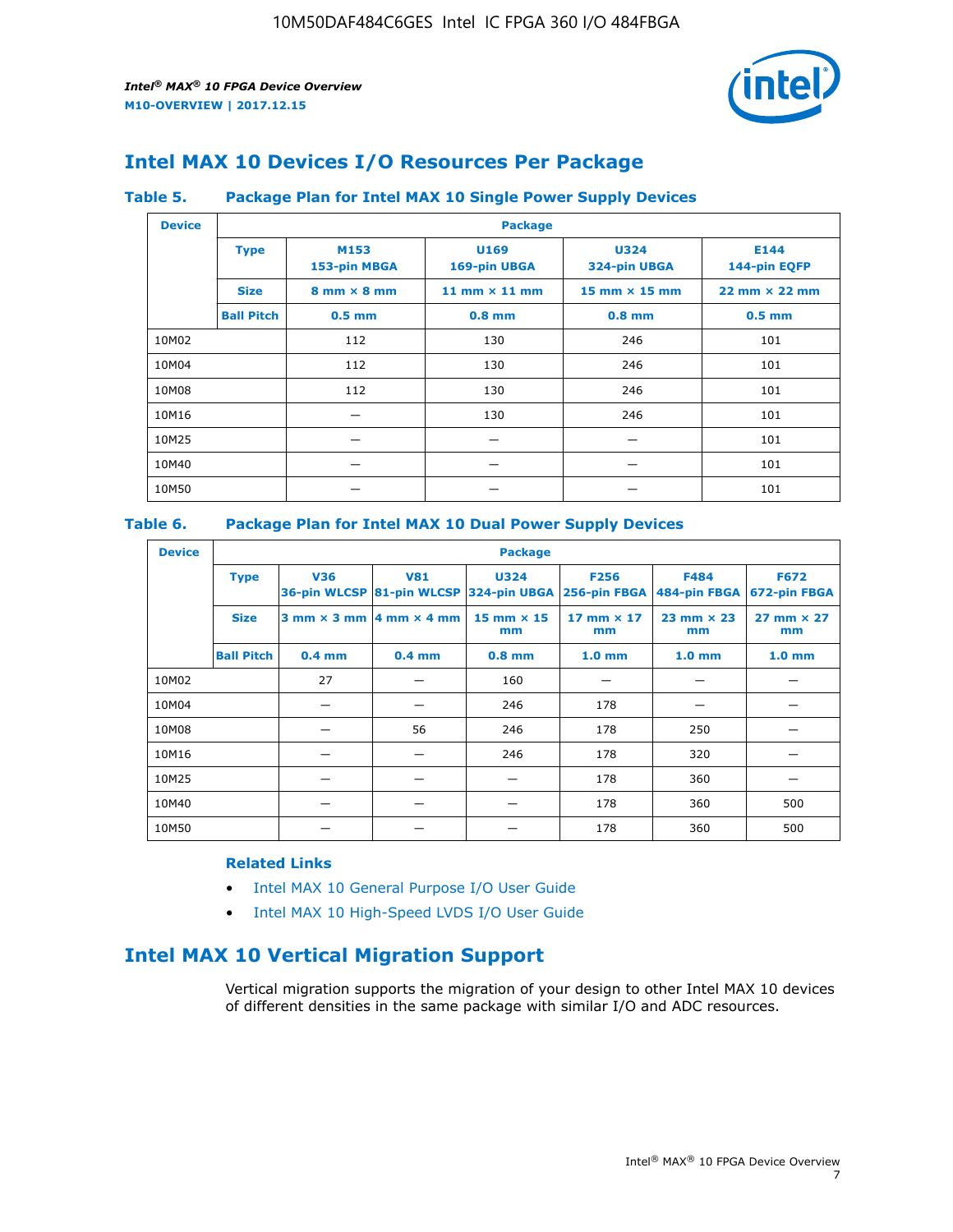

## **Intel MAX 10 I/O Vertical Migration Support**

#### **Figure 2. Migration Capability Across Intel MAX 10 Devices**

- The arrows indicate the migration paths. The devices included in each vertical migration path are shaded. Non-migratable devices are omitted. Some packages have several migration paths. Devices with lesser I/O resources in the same path have lighter shades.
- To achieve the full I/O migration across product lines in the same migration path, restrict I/Os usage to match the product line with the lowest I/O count.

|               | <b>Package</b>                   |            |      |      |             |      |                                    |      |      |  |
|---------------|----------------------------------|------------|------|------|-------------|------|------------------------------------|------|------|--|
| <b>Device</b> | <b>V36</b>                       | <b>V81</b> | M153 | U169 | <b>U324</b> | F256 | E144                               | F484 | F672 |  |
| 10M02         |                                  |            |      |      | 7           |      |                                    |      |      |  |
| 10M04         |                                  |            |      |      |             |      |                                    |      |      |  |
| 10M08         |                                  |            |      |      |             |      |                                    |      |      |  |
| 10M16         |                                  |            |      |      |             |      |                                    |      |      |  |
| 10M25         |                                  |            |      |      |             |      |                                    |      |      |  |
| 10M40         |                                  |            |      |      |             |      |                                    |      |      |  |
| 10M50         |                                  |            |      |      |             |      |                                    |      |      |  |
|               | <b>Dual Power Supply Devices</b> |            |      |      |             |      | <b>Single Power Supply Devices</b> |      |      |  |

*Note:* To verify the pin migration compatibility, use the Pin Migration View window in the Intel Quartus Prime software Pin Planner.

## **Intel MAX 10 ADC Vertical Migration Support**

#### **Figure 3. ADC Vertical Migration Across Intel MAX 10 Devices**

The arrows indicate the ADC migration paths. The devices included in each vertical migration path are shaded.

|                                                                                                                                                                                                                         | Package |      |      |                  |      |      |      |  |  |
|-------------------------------------------------------------------------------------------------------------------------------------------------------------------------------------------------------------------------|---------|------|------|------------------|------|------|------|--|--|
| <b>Device</b>                                                                                                                                                                                                           | M153    | U169 | U324 | F <sub>256</sub> | E144 | F484 | F672 |  |  |
| 10M04                                                                                                                                                                                                                   |         |      |      |                  |      |      |      |  |  |
| 10M08                                                                                                                                                                                                                   |         |      |      |                  |      |      |      |  |  |
| 10M16                                                                                                                                                                                                                   |         |      |      |                  |      |      |      |  |  |
| 10M25                                                                                                                                                                                                                   |         |      |      |                  |      |      |      |  |  |
| 10M40                                                                                                                                                                                                                   |         |      |      |                  |      |      |      |  |  |
| 10M50                                                                                                                                                                                                                   |         |      |      |                  |      |      |      |  |  |
| Dual ADC Device: Each ADC (ADC1 and ADC2) supports 1 dedicated analog input pin and 8 dual function pins.<br><b>Single ADC Device:</b> Single ADC that supports 1 dedicated analog input pin and 16 dual function pins. |         |      |      |                  |      |      |      |  |  |

**Single ADC Device:** Single ADC that supports 1 dedicated analog input pin and 8 dual function pins.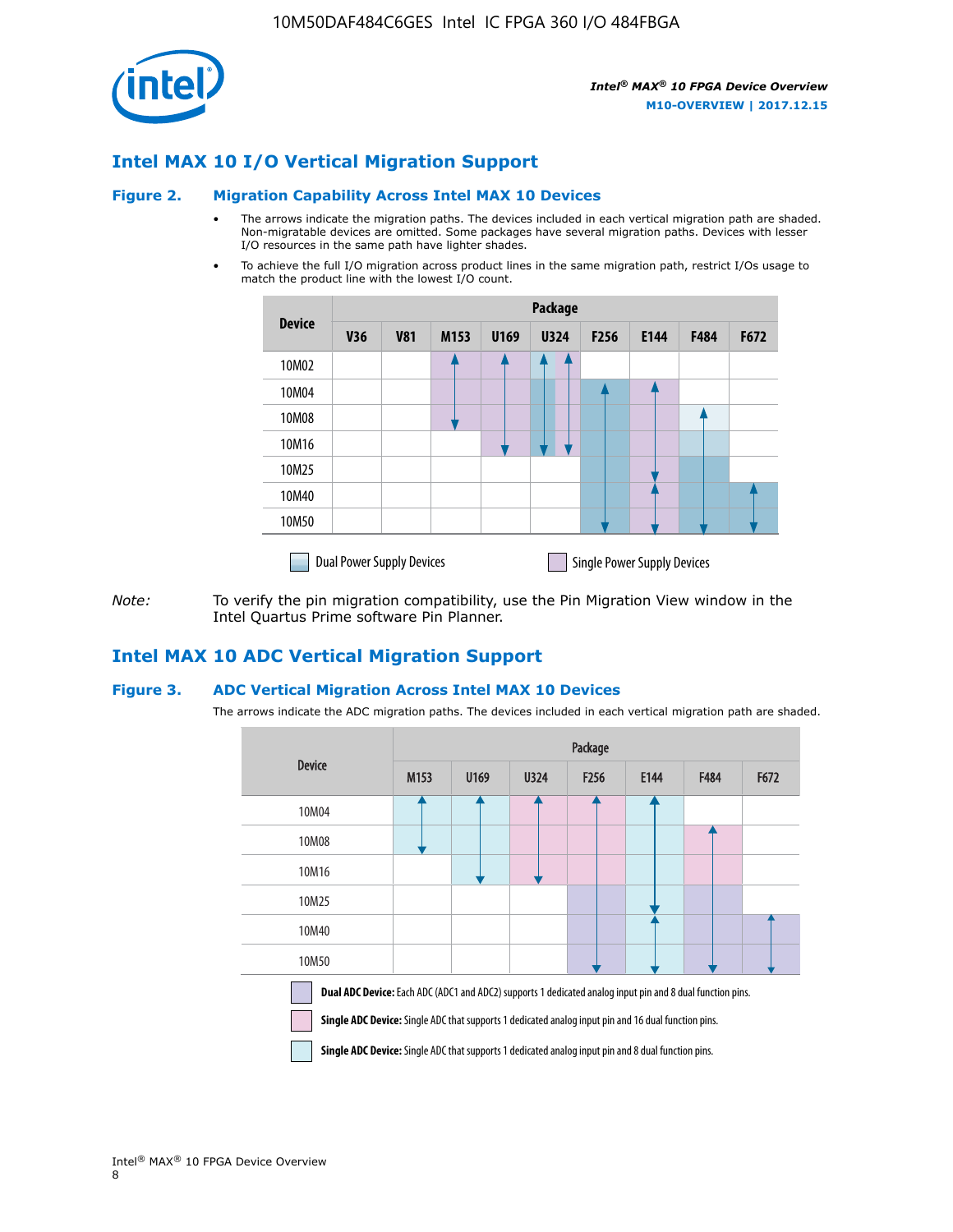

## **Table 7. Pin Migration Conditions for ADC Migration**

| <b>Source</b>     | <b>Target</b>     | <b>Migratable Pins</b>                                                                                            |
|-------------------|-------------------|-------------------------------------------------------------------------------------------------------------------|
| Single ADC device | Single ADC device | You can migrate all ADC input pins                                                                                |
| Dual ADC device   | Dual ADC device   |                                                                                                                   |
| Single ADC device | Dual ADC device   | One dedicated analog input pin.                                                                                   |
| Dual ADC device   | Single ADC device | Eight dual function pins from the ADC1 block of the<br>٠<br>source device to the ADC1 block of the target device. |

# **Logic Elements and Logic Array Blocks**

The LAB consists of 16 logic elements (LE) and a LAB-wide control block. An LE is the smallest unit of logic in the Intel MAX 10 device architecture. Each LE has four inputs, a four-input look-up table (LUT), a register, and output logic. The four-input LUT is a function generator that can implement any function with four variables.

#### **Figure 4. Intel MAX 10 Device Family LEs**



## **Analog-to-Digital Converter**

Intel MAX 10 devices feature up to two ADCs. You can use the ADCs to monitor many different signals, including on-chip temperature.

#### **Table 8. ADC Features**

| <b>Feature</b>             | <b>Description</b>                                                                                                                                                                                  |
|----------------------------|-----------------------------------------------------------------------------------------------------------------------------------------------------------------------------------------------------|
| 12-bit resolution          | Translates analog signal to digital data for information processing, computing,<br>data transmission, and control systems<br>Provides a 12-bit digital representation of the observed analog signal |
| Up to 1 MSPS sampling rate | Monitors single-ended external inputs with a cumulative sampling rate of 25<br>kilosamples per second to 1 MSPS in normal mode                                                                      |
|                            |                                                                                                                                                                                                     |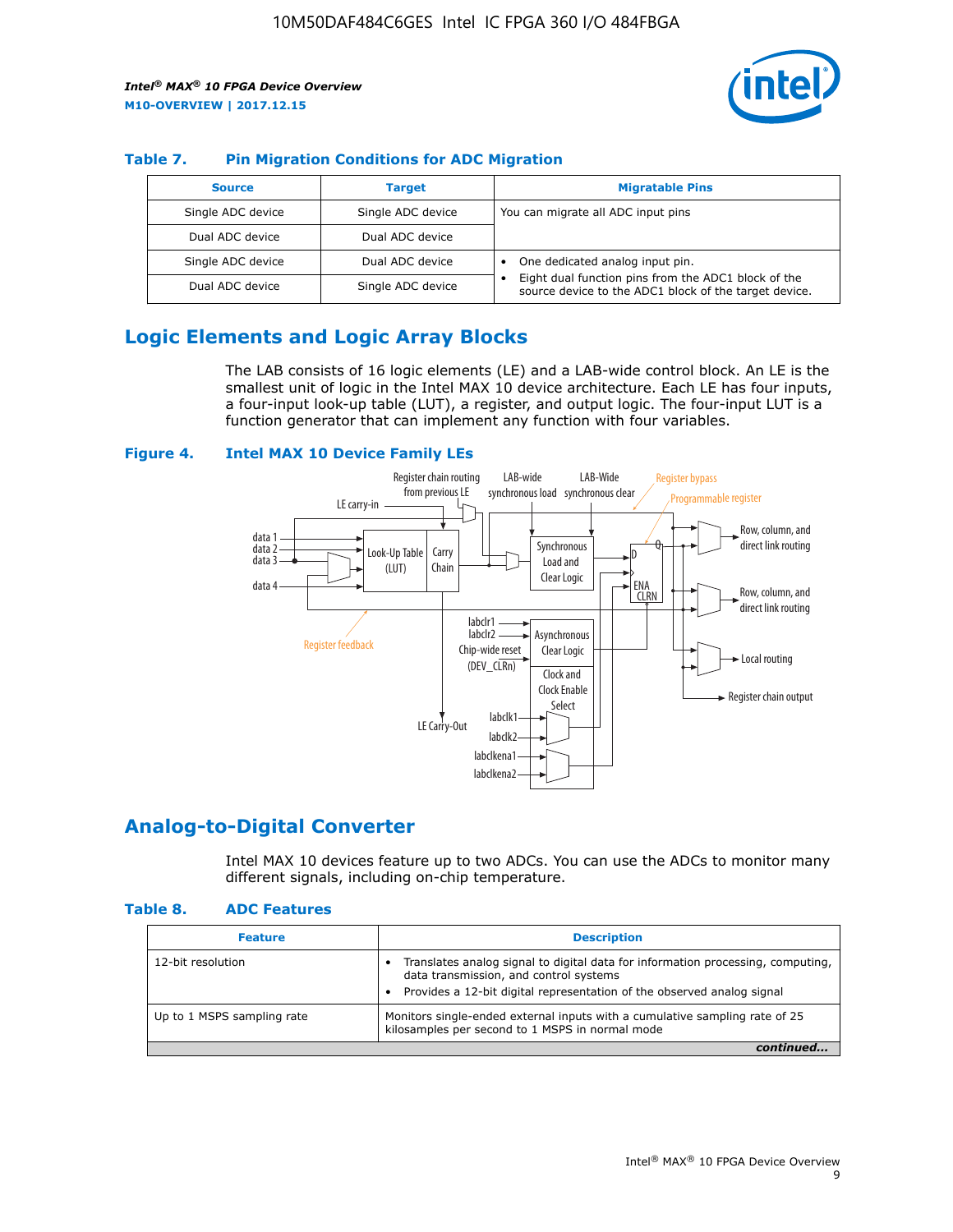

| <b>Feature</b>                                                  | <b>Description</b>                                                                                                                         |
|-----------------------------------------------------------------|--------------------------------------------------------------------------------------------------------------------------------------------|
| Up to 17 single-ended external inputs<br>for single ADC devices | One dedicated analog and 16 dual function input pins                                                                                       |
| Up to 18 single-ended external inputs<br>for dual ADC devices   | One dedicated analog and eight dual-function input pins in each ADC block<br>٠<br>Simultaneous measurement capability for dual ADC devices |
| On-chip temperature sensor                                      | Monitors external temperature data input with a sampling rate of up to 50<br>kilosamples per second                                        |

## **User Flash Memory**

The user flash memory (UFM) block in Intel MAX 10 devices stores non-volatile information.

UFM provides an ideal storage solution that you can access using Avalon Memory-Mapped (Avalon-MM) slave interface protocol.

#### **Table 9. UFM Features**

| <b>Features</b>     | <b>Capacity</b>                                                             |
|---------------------|-----------------------------------------------------------------------------|
| Endurance           | Counts to at least 10,000 program/erase cycles                              |
| Data retention      | 20 years at 85 °C<br>٠<br>10 years at 100 °C<br>$\bullet$                   |
| Operating frequency | Maximum 116 MHz for parallel interface and 7.25 MHz for<br>serial interface |
| Data length         | Stores data up to 32 bits length in parallel                                |

## **Embedded Multipliers and Digital Signal Processing Support**

Intel MAX 10 devices support up to 144 embedded multiplier blocks. Each block supports one individual  $18 \times 18$ -bit multiplier or two individual  $9 \times 9$ -bit multipliers.

With the combination of on-chip resources and external interfaces in Intel MAX 10 devices, you can build DSP systems with high performance, low system cost, and low power consumption.

You can use the Intel MAX 10 device on its own or as a DSP device co-processor to improve price-to-performance ratios of DSP systems.

You can control the operation of the embedded multiplier blocks using the following options:

- Parameterize the relevant IP cores with the Intel Quartus Prime parameter editor
- Infer the multipliers directly with VHDL or Verilog HDL

System design features provided for Intel MAX 10 devices: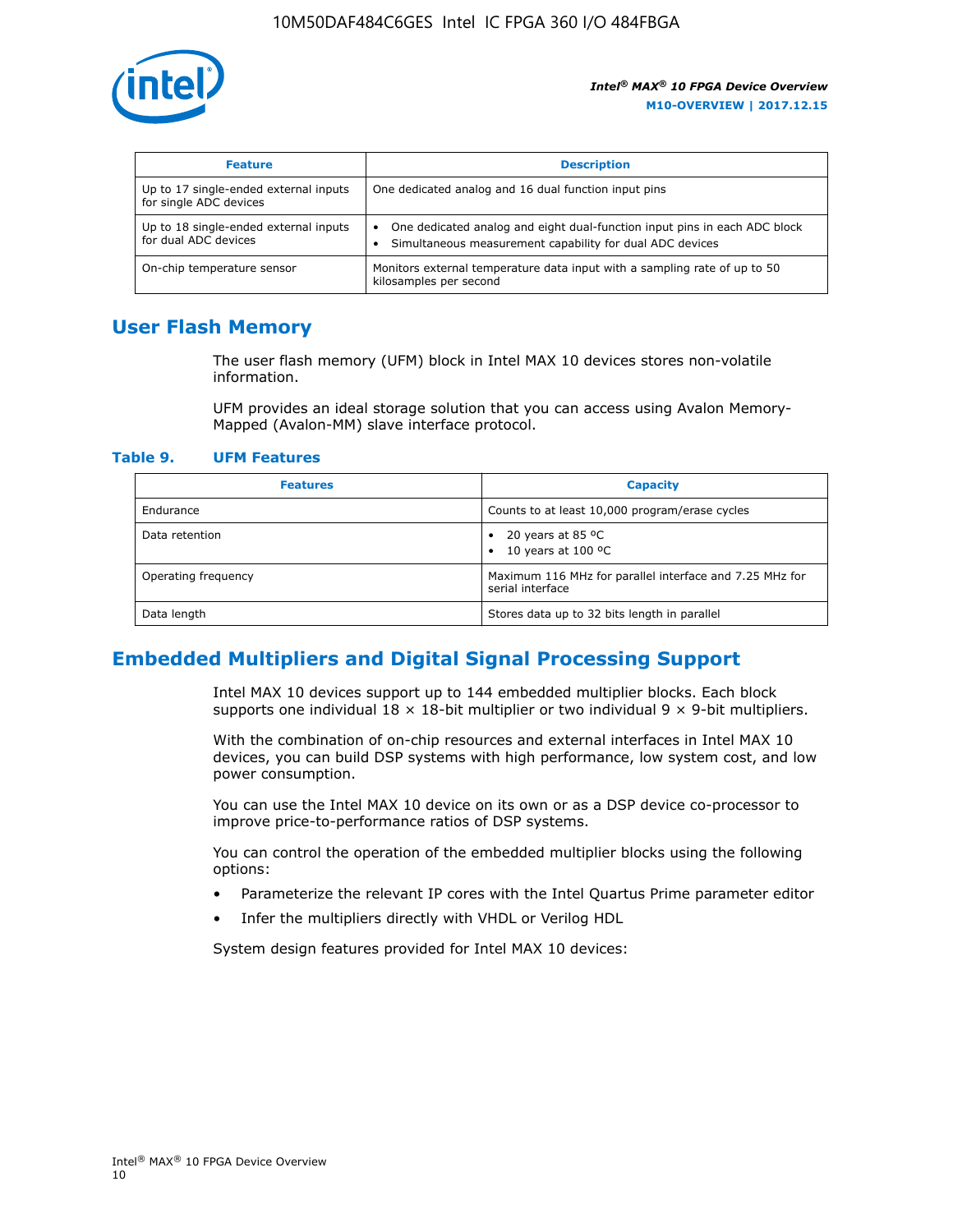

- DSP IP cores:
	- Common DSP processing functions such as finite impulse response (FIR), fast Fourier transform (FFT), and numerically controlled oscillator (NCO) functions
	- Suites of common video and image processing functions
- Complete reference designs for end-market applications
- DSP Builder for Intel FPGAs interface tool between the Intel Quartus Prime software and the MathWorks Simulink and MATLAB design environments
- DSP development kits

## **Embedded Memory Blocks**

The embedded memory structure consists of M9K memory blocks columns. Each M9K memory block of a Intel MAX 10 device provides 9 Kb of on-chip memory capable of operating at up to 284 MHz. The embedded memory structure consists of M9K memory blocks columns. Each M9K memory block of a Intel MAX 10 device provides 9 Kb of on-chip memory. You can cascade the memory blocks to form wider or deeper logic structures.

You can configure the M9K memory blocks as RAM, FIFO buffers, or ROM.

The Intel MAX 10 device memory blocks are optimized for applications such as high throughput packet processing, embedded processor program, and embedded data storage.

| <b>Operation Modes</b> | <b>Port Widths</b>                                                            |
|------------------------|-------------------------------------------------------------------------------|
| Single port            | $x1, x2, x4, x8, x9, x16, x18, x32, and x36$                                  |
| Simple dual port       | $x1, x2, x4, x8, x9, x16, x18, x32, and x36$                                  |
| True dual port         | $\times1, \times2, \times4, \times8, \times9, \times16, \text{and } \times18$ |

#### **Table 10. M9K Operation Modes and Port Widths**

# **Clocking and PLL**

Intel MAX 10 devices offer the following resources: global clock (GCLK) networks and phase-locked loops (PLLs) with a 116-MHz built-in oscillator.

Intel MAX 10 devices support up to 20 global clock (GCLK) networks with operating frequency up to 450 MHz. The GCLK networks have high drive strength and low skew.

The PLLs provide robust clock management and synthesis for device clock management, external system clock management, and I/O interface clocking. The high precision and low jitter PLLs offers the following features:

- Reduction in the number of oscillators required on the board
- Reduction in the device clock pins through multiple clock frequency synthesis from a single reference clock source
- Frequency synthesis
- On-chip clock de-skew
- Jitter attenuation
- Dynamic phase-shift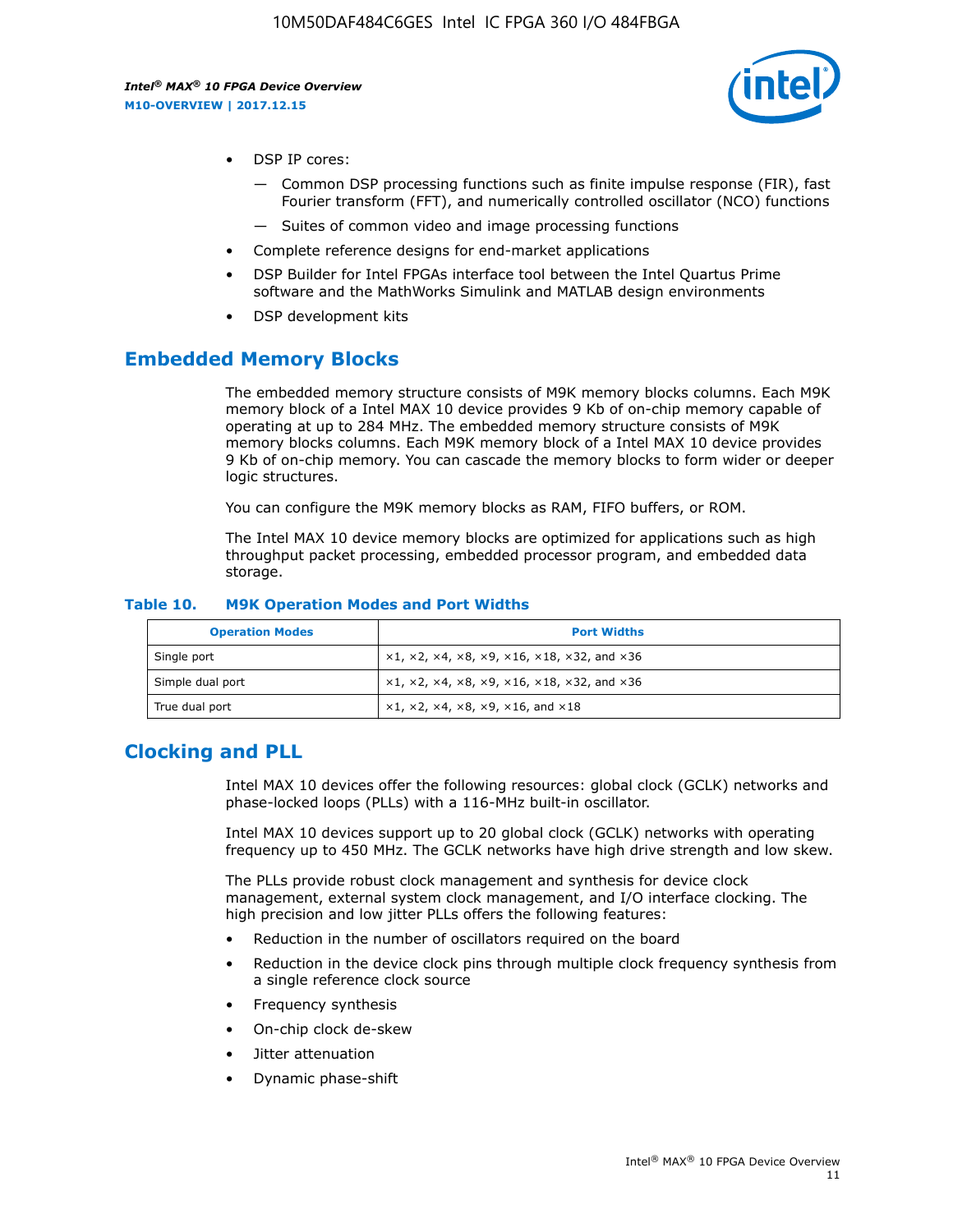

- Zero delay buffer
- Counter reconfiguration
- Bandwidth reconfiguration
- Programmable output duty cycle
- PLL cascading
- Reference clock switchover
- Driving of the ADC block

# **FPGA General Purpose I/O**

The Intel MAX 10 I/O buffers support a range of programmable features.

These features increase the flexibility of I/O utilization and provide an alternative to reduce the usage of external discrete components such as a pull-up resistor and a PCI clamp diode.

# **External Memory Interface**

Dual-supply Intel MAX 10 devices feature external memory interfaces solution that uses the I/O elements on the right side of the devices together with the UniPHY IP.

With this solution, you can create external memory interfaces to 16-bit SDRAM components with error correction coding (ECC).

*Note:* The external memory interface feature is available only for dual-supply Intel MAX 10 devices.

#### **Table 11. External Memory Interface Performance**

| <b>External Memory</b><br>Interface $(3)$ | <b>I/O Standard</b> | <b>Maximum Width</b> | <b>Maximum Frequency (MHz)</b> |
|-------------------------------------------|---------------------|----------------------|--------------------------------|
| <b>DDR3 SDRAM</b>                         | SSTL-15             | 16 bit $+8$ bit ECC  | 303                            |
| <b>DDR3L SDRAM</b>                        | SSTL-135            | 16 bit $+8$ bit ECC  | 303                            |
| <b>DDR2 SDRAM</b>                         | SSTL-18             | 16 bit $+8$ bit ECC  | 200                            |
| LPDDR2 SDRAM                              | $HSUL-12$           | 16 bit without ECC   | $200^{(4)}$                    |

## **Related Links**

[External Memory Interface Spec Estimator](http://www.altera.com/technology/memory/estimator/mem-emif-index.html)

Provides a parametric tool that allows you to find and compare the performance of the supported external memory interfaces in Intel FPGAs.

 $(3)$  The device hardware supports SRAM. Use your own design to interface with SRAM devices.

 $(4)$  To achieve the specified performance, constrain the memory device I/O and core power supply variation to within ±3%. By default, the frequency is 167 MHz.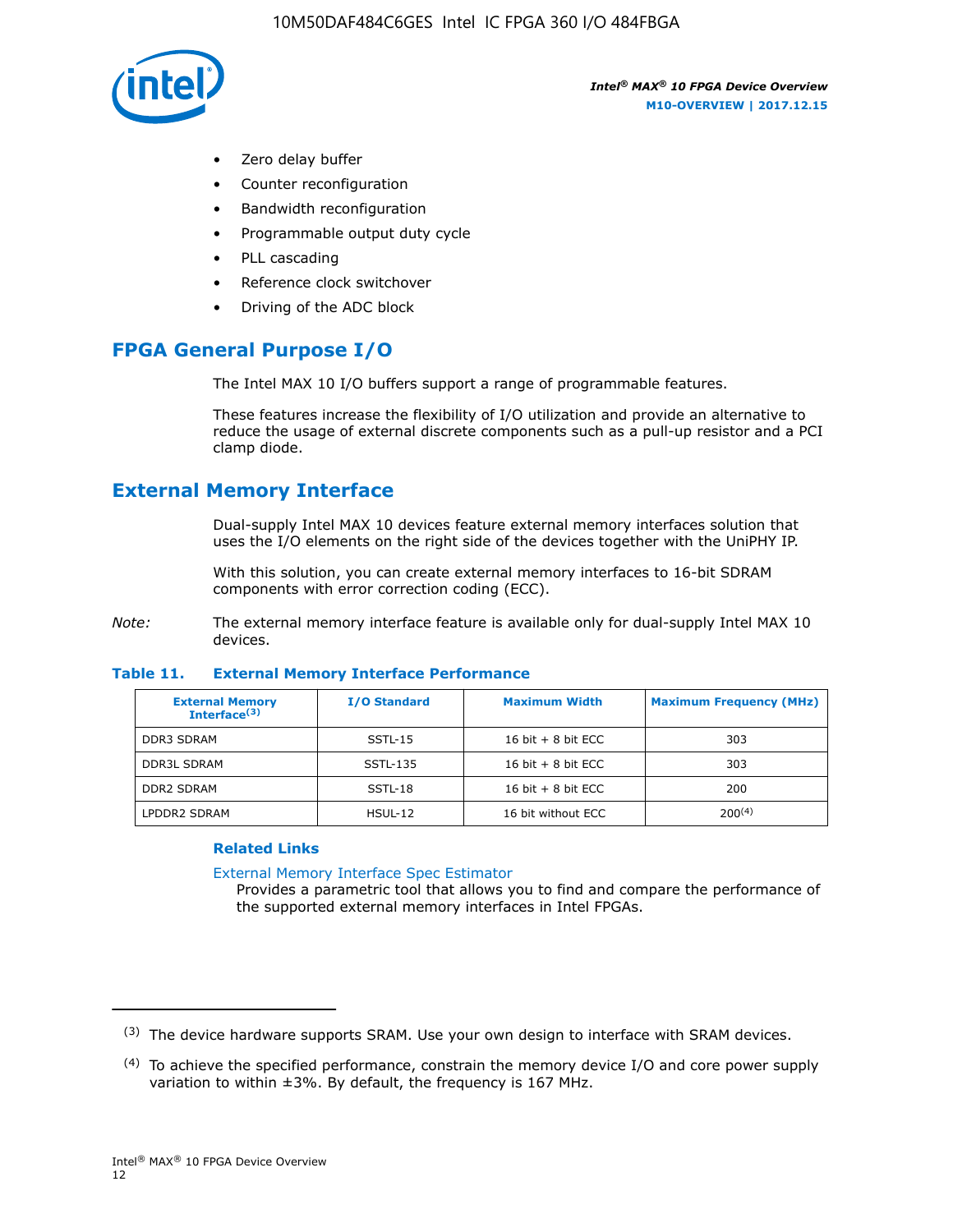

# **Configuration**

## **Table 12. Configuration Features**

| <b>Feature</b>                    | <b>Description</b>                                                                                                                                                                       |
|-----------------------------------|------------------------------------------------------------------------------------------------------------------------------------------------------------------------------------------|
| Dual configuration                | Stores two configuration images in the configuration flash memory (CFM)<br>Selects the first configuration image to load using the CONFIG SEL pin                                        |
| Design security                   | Supports 128-bit key with non-volatile key programming<br>Limits access of the JTAG instruction during power-up in the JTAG secure mode<br>Unique device ID for each Intel MAX 10 device |
| <b>SEU Mitigation</b>             | Auto-detects cyclic redundancy check (CRC) errors during configuration<br>Provides optional CRC error detection and identification in user mode                                          |
| Dual-purpose configuration<br>pin | Functions as configuration pins prior to user mode<br>Provides options to be used as configuration pin or user I/O pin in user mode                                                      |
| Configuration data<br>compression | Decompresses the compressed configuration bitstream data in real-time during<br>configuration<br>Reduces the size of configuration image stored in the CFM                               |
| Instant-on                        | Provides the fastest power-up mode for Intel MAX 10 devices.                                                                                                                             |

## **Table 13. Configuration Schemes for Intel MAX 10 Devices**

| <b>Configuration Scheme</b> | <b>Compression</b> | <b>Encryption</b> | <b>Dual Image</b><br><b>Configuration</b> | <b>Data Width</b> |
|-----------------------------|--------------------|-------------------|-------------------------------------------|-------------------|
| Internal Configuration      | Yes                | Yes               | Yes                                       |                   |
| <b>JTAG</b>                 | _                  |                   | -                                         |                   |

## **Power Management**

## **Table 14. Power Options**

| <b>Power Options</b>                  | <b>Advantage</b>                                                                                                                                |  |
|---------------------------------------|-------------------------------------------------------------------------------------------------------------------------------------------------|--|
| Single-supply device                  | Saves board space and costs.                                                                                                                    |  |
| Dual-supply device                    | Consumes less power<br>Offers higher performance<br>$\bullet$                                                                                   |  |
| Power management<br>controller scheme | Reduces dynamic power consumption when certain applications are in standby mode<br>Provides a fast wake-up time of less than 1 ms.<br>$\bullet$ |  |

# **Document Revision History for Intel MAX 10 FPGA Device Overview**

| <b>Date</b>   | <b>Version</b> | <b>Changes</b>                                                                                                                                                                                                                       |
|---------------|----------------|--------------------------------------------------------------------------------------------------------------------------------------------------------------------------------------------------------------------------------------|
| December 2017 | 2017.12.15     | Added the U324 package for the Intel MAX 10 single power supply<br>devices.<br>Updated the 10M02 GPIO and LVDS count in the Maximum Resource<br>Counts for Intel MAX 10 Devices table.<br>Updated the I/O vertical migration figure. |
| February 2017 | 2017.02.21     | Rebranded as Intel.                                                                                                                                                                                                                  |
|               |                |                                                                                                                                                                                                                                      |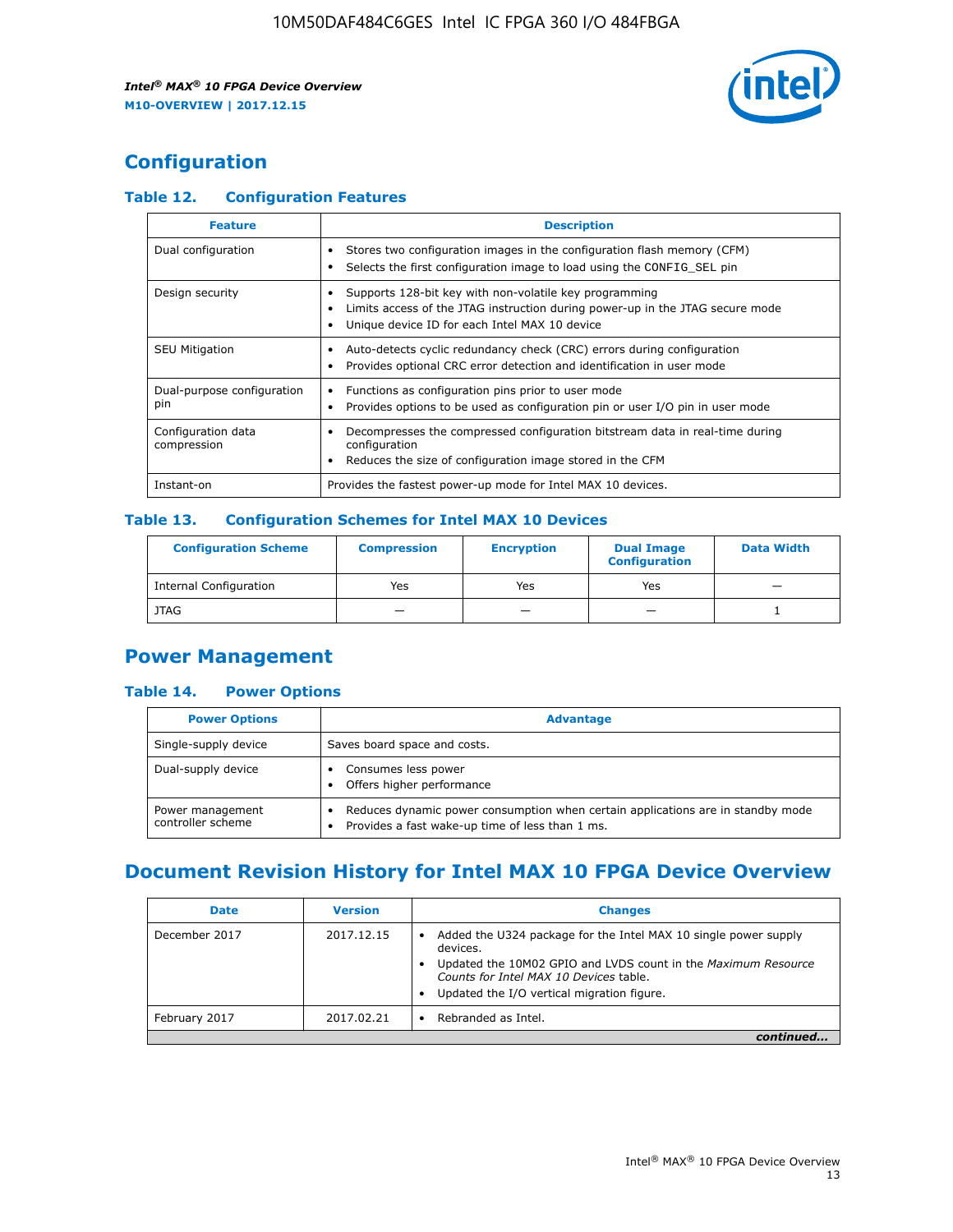

| <b>Date</b>    | <b>Version</b> | <b>Changes</b>                                                                                                                                                                                                                                                                                                                                                                                                                                                                                                                                                                                                                                                                                                                                                                                                                                                                                                                                                                                                                                                                                                                                           |
|----------------|----------------|----------------------------------------------------------------------------------------------------------------------------------------------------------------------------------------------------------------------------------------------------------------------------------------------------------------------------------------------------------------------------------------------------------------------------------------------------------------------------------------------------------------------------------------------------------------------------------------------------------------------------------------------------------------------------------------------------------------------------------------------------------------------------------------------------------------------------------------------------------------------------------------------------------------------------------------------------------------------------------------------------------------------------------------------------------------------------------------------------------------------------------------------------------|
| December 2016  | 2016.12.20     | • Updated EMIF information in the Summary of Features for Intel MAX 10<br>Devices table. EMIF is only supported in selected Intel MAX 10 device<br>density and package combinations, and for 600 Mbps performance, -6<br>device speed grade is required.<br>Updated the device ordering information to include P for leaded<br>package.                                                                                                                                                                                                                                                                                                                                                                                                                                                                                                                                                                                                                                                                                                                                                                                                                  |
| May 2016       | 2016.05.02     | Removed all preliminary marks.<br>Update the ADC sampling rate description. The ADC feature monitors<br>$\bullet$<br>single-ended external inputs with a cumulative sampling rate of 25<br>kilosamples per second to 1 MSPS in normal mode.                                                                                                                                                                                                                                                                                                                                                                                                                                                                                                                                                                                                                                                                                                                                                                                                                                                                                                              |
| November 2015  | 2015.11.02     | Removed SF feature from the device ordering information figure.<br>$\bullet$<br>Changed instances of Quartus II to Intel Quartus Prime.<br>$\bullet$                                                                                                                                                                                                                                                                                                                                                                                                                                                                                                                                                                                                                                                                                                                                                                                                                                                                                                                                                                                                     |
| May 2015       | 2015.05.04     | Added clearer descriptions for the feature options listed in the device<br>$\bullet$<br>ordering information figure.<br>Updated the maximum dedicated LVDS transmitter count of 10M02<br>$\bullet$<br>device from 10 to 9.<br>Removed the F672 package of the Intel MAX 10 10M25 device :<br>- Updated the devices I/O resources per package.<br>$-$ Updated the I/O vertical migration support.<br>- Updated the ADC vertical migration support.<br>Updated the maximum resources for 10M25 device:<br>- Maximum GPIO from 380 to 360.<br>- Maximum dedicated LVDS transmitter from 26 to 24.<br>- Maximum emulated LVDS transmitter from 181 to 171.<br>- Maximum dedicated LVDS receiver from 181 to 171.<br>Added ADC information for the E144 package of the 10M04 device.<br>$\bullet$<br>Updated the ADC vertical migration diagram to clarify that there are<br>single ADC devices with eight and 16 dual function pins.<br>Removed the note about contacting Altera for DDR3, DDR3L, DDR2,<br>and LPDDR2 external memory interface support. The Intel Quartus<br>Prime software supports these external memory interfaces from version<br>15.0. |
| December 2014  | 2014.12.15     | Changed terms:<br>$\bullet$<br>- "dual image" to "dual configuration image"<br>- "dual-image configuration" to dual configuration"<br>Added memory initialization feature for Flash and Analog devices.<br>$\bullet$<br>Added maximum data retention capacity of up to 20 years for UFM<br>$\bullet$<br>feature.<br>Added maximum operating frequency of 7.25 MHz for serial interface<br>for UFM feature.                                                                                                                                                                                                                                                                                                                                                                                                                                                                                                                                                                                                                                                                                                                                               |
| September 2014 | 2014.09.22     | Initial release.                                                                                                                                                                                                                                                                                                                                                                                                                                                                                                                                                                                                                                                                                                                                                                                                                                                                                                                                                                                                                                                                                                                                         |